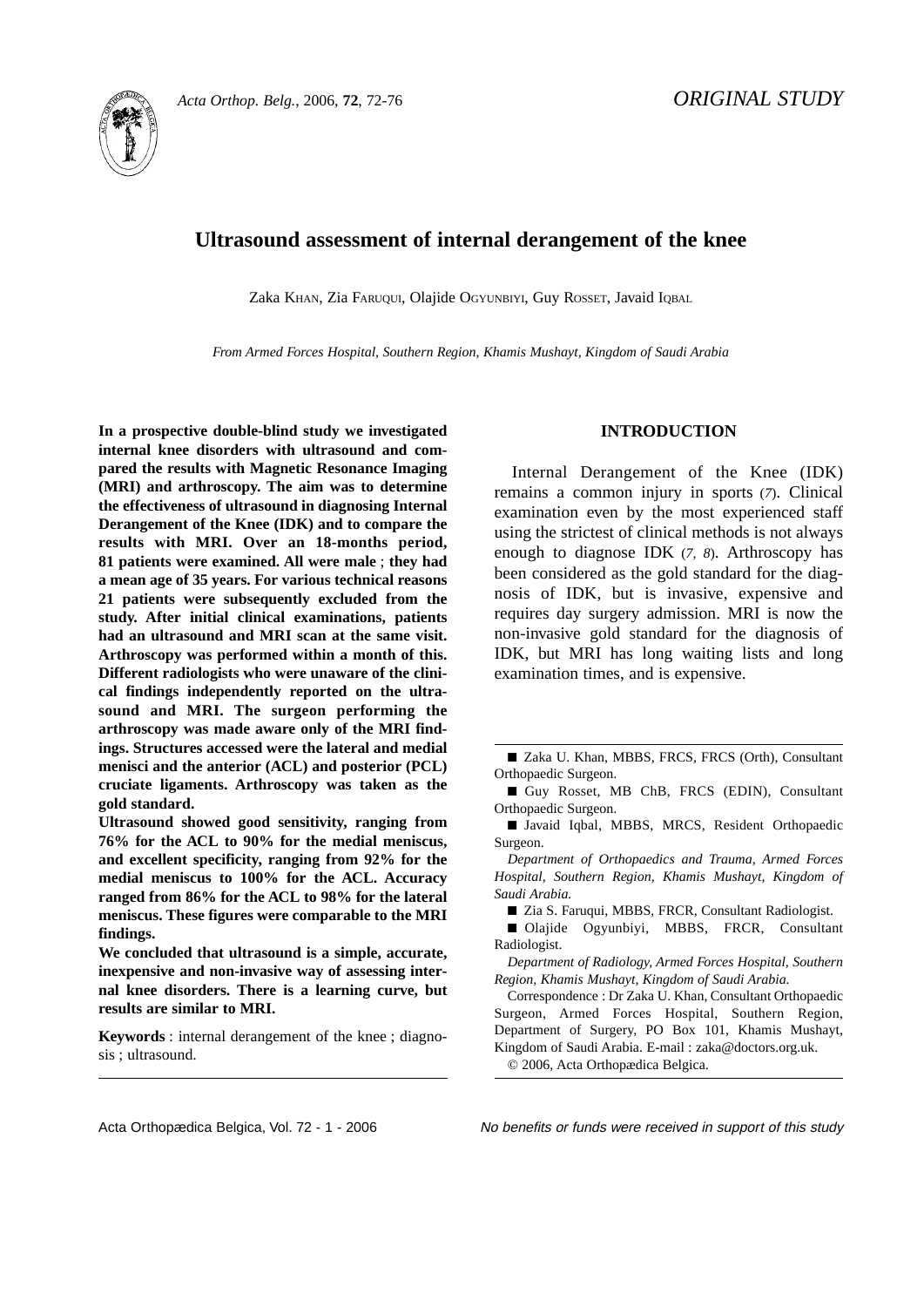Ultrasound examination has been tried for the diagnosis of IDK with variable results. It is a simple, inexpensive and non-invasive method (*4, 8, 9, <sup>13</sup>*). There are studies on the use of ultrasound in the diagnosis of IDK all comparing the results with arthroscopy or arthrography (*8, 12, <sup>14</sup>*). To our knowledge, there is no study comparing the results of ultrasound with MRI.

We devised a double blind, prospective study to assess the effectiveness of ultrasound in the diagnosis of IDK and compared the results with MRI and arthroscopy.

## **PATIENT AND METHODS**

Between July 1997 and March 1999, we recruited 81 patients into the study. It was a double blind prospective study involving one consultant orthopaedic surgeon and two consultant radiologists.

Patient who came to the Accident and Emergency department with knee injuries were seen in the next trauma clinic within one week of their injury. They were seen by the consultant orthopaedic surgeon who documented a full history and undertook a full clinical examination of the involved knee. All findings were recorded on a pre-devised proforma. The patients were referred to the radiology department for ultrasound and MRI, with no clinical information provided on the referral form.

The ultrasound and MRI were carried out at the same appointment. The consultant radiologist performing the ultrasound had no knowledge of the clinical findings. The MRI was reported by a consultant radiologist unaware of the clinical or the ultrasound findings. The ultrasound was carried out in the following manner and findings recorded on a proforma.

Ultrasound of the knee was performed with an Acuson 128 using a linear array 7.5 MHz probe. The patient was initially placed supine with the knee extended. The anterior horns were examined from the medial and lateral aspects respectively. The knee was then flexed to 90 degrees and the probe rotated laterally to examine the Anterior Cruciate Ligament (ACL). This was a dynamic examination with the knee being serially extended during the procedure. The patient was then turned prone and the posterior horns were examined from the medial and lateral aspects respectively. The Posterior Cruciate Ligament (PCL) was then examined with the probe rotated medially.

Normal menisci appeared as homogeneous wedge shaped structures with uniform appearance throughout. The popliteal hiatus appeared as a low echogenic peripheral band. Suspicious menisci were classified as either abnormal when the echo-pattern was inhomogeneous giving a mosaic pattern or when there was blunting of the inner aspect. Menisci were called definitely torn when a separate fragment was identified or when there was abnormality extending beyond the free edge of the meniscus. The menisci were classified as normal, abnormal or definitely torn.

The normal ACL appeared as a band shaped structure, which could be followed from the tibial plateau to the femoral condyle. The fibres showed elongation and thinning as the knee was stressed. Abnormal ligaments showed complete interruption of the fibres or remained thick and shortened during stress. The PCL was a homogenous C-shaped structure with uniform echopattern throughout its length. The ligaments were classified as normal, torn or intact/not seen.

MRI was carried out with a 1.5 Tesla unit with a dedicated knee coil. The menisci were classified as normal, torn (vertical or horizontal), showing abnormal signal but not torn. The cruciates were classified as normal, partially torn or completely torn.

The patients then had an arthroscopy performed within one month of the initial injury. The surgeon was aware of the MRI finding only as a pre-requisite to arthroscopy, but was blinded to the ultrasound findings.

An examination under anaesthesia was followed by a routine arthroscopy and the anatomical structures were assessed with a probe, and findings documented. The pathology was dealt with accordingly.

## **RESULTS**

There were 81 patients in total. Twenty-one of these were excluded from the study for various technical reasons (table I).

There were 60 patients left in the study, all of whom were males. The mean age was 35 years (range : 20 to 60). There were 40 right and 20 left knees. The findings of ultrasound and MRI were compared with the findings of arthroscopy, which was taken as the gold standard.

Summary of results are given in tables II, III and IV.

Ultrasound picked up seven of the 8 lateral menisci which were found to be torn on arthroscopy, with a sensitivity and specificity of

Acta Orthopædica Belgica, Vol. 72 - 1 - 2006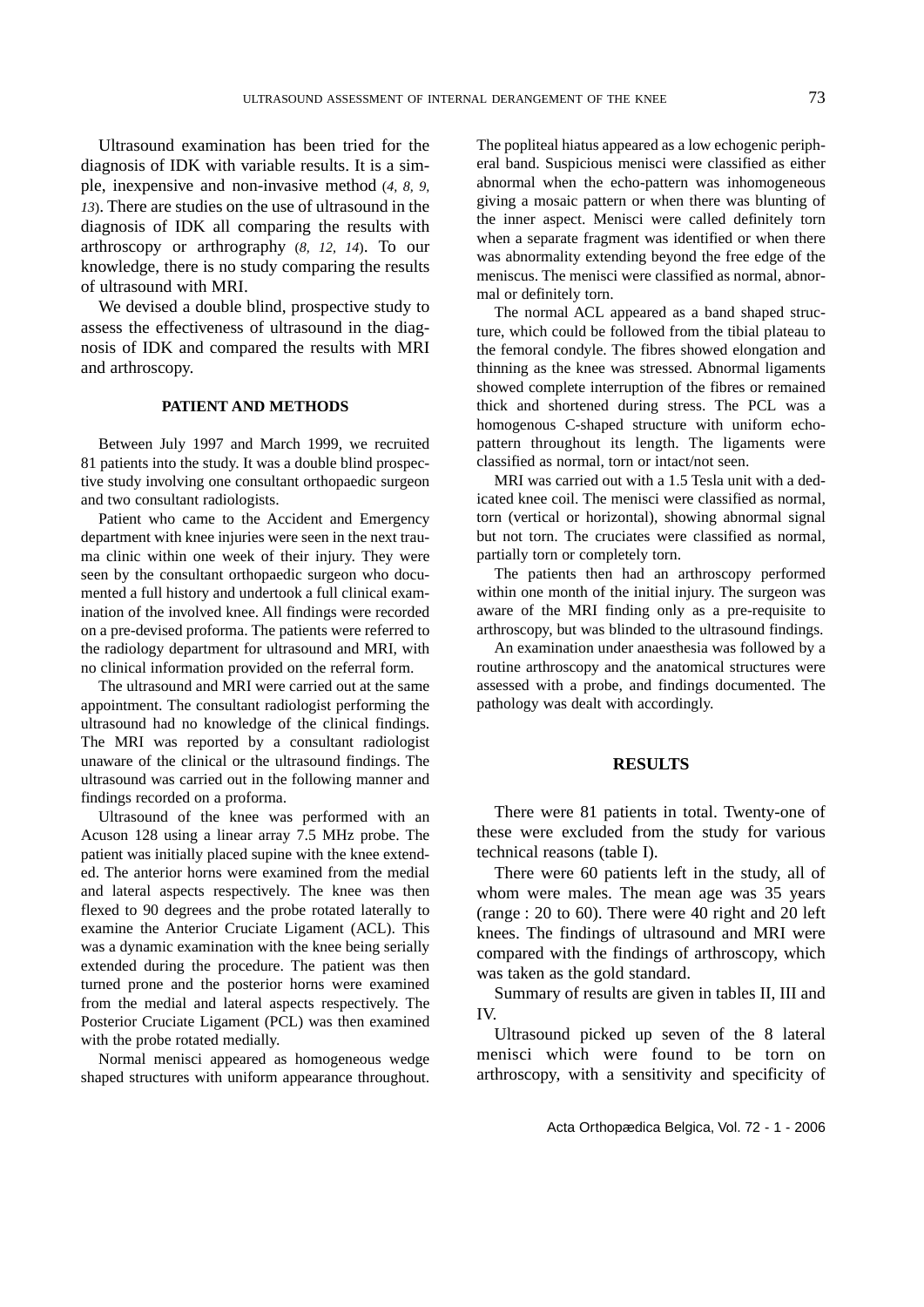Table I. — Patients excluded from the study

| Q | No ultrasound done                              |
|---|-------------------------------------------------|
|   | Ultrasound and MRI reported by same radiologist |
| 8 | Arthroscopy delayed/not performed               |

87.5% and 100% respectively. The sensitivity and specificity of MRI for lateral meniscus was 75% and 100%.

Out of the 32 torn medial menisci, ultrasound was able to pick up 30. The sensitivity and specificity of ultrasound was 93% and 92.8% ; that of MRI was 87.5% and 85.7%.

There were 24 complete and 8 partial tears of the ACL on arthroscopy. Ultrasound correctly diagnosed 24 of the complete tears but was not able to pick up the partial tears. MRI correctively diagnosed all completely torn ACL's. The sensitivity and specificity for ultrasound and MRI were exactly the same at 75% and 100%.

Table II. — Summary of results

| Lesions of | Arthroscopy |         |        |          | Ultrasound |        | <b>MRI</b> |      |        |  |
|------------|-------------|---------|--------|----------|------------|--------|------------|------|--------|--|
|            | Torn        | Normal  |        | Abnormal | Torn       | Normal | Abnormal   | Torn | Normal |  |
| LM         |             | 52      |        |          | $\Omega$   | 53     | 0          | 6    | 54     |  |
| MM         | 32          | 28      |        | 24       | 6          | 30     | 8          | 28   | 24     |  |
|            | Comp        | Partial | Normal |          |            |        |            |      |        |  |
| <b>ACL</b> | 24          | 8       | 28     | 16       | 8          | 36     |            | 20   | 36     |  |
| PCL        |             |         | 60     |          |            | 60     |            |      | 59     |  |

LM = lateral meniscus ; MM = medial meniscus ; ACL = anterior cruciate ligament ; PCL = posterior cruciate ligament.

| Table III. | Summary of statistics |  |
|------------|-----------------------|--|
|------------|-----------------------|--|

| Lesions              | <b>Stats</b>          | Ultrasound       | MRI            |  |
|----------------------|-----------------------|------------------|----------------|--|
| Lateral              | True Positive         | 7                | 6              |  |
| Meniscus             | True Negative         | 52               | 52             |  |
|                      | <b>False Positive</b> | $\mathbf{0}$     | $\overline{0}$ |  |
|                      | <b>False Negative</b> | $\mathbf{1}$     | $\overline{2}$ |  |
| Medial               | True Positive         | 30               | 28             |  |
| Meniscus             | True Negative         | 26               | 24             |  |
|                      | <b>False Positive</b> | $\overline{2}$   | $\overline{4}$ |  |
|                      | <b>False Negative</b> | $\overline{c}$   | 4              |  |
| Anterior Cruciate    | True Positive         | 24               | 24             |  |
| Ligament             | True Negative         | 28               | 28             |  |
|                      | <b>False Positive</b> | $\theta$         | $\theta$       |  |
|                      | <b>False Negative</b> | 8                | 8              |  |
| Posterior            | True Positive         | $\boldsymbol{0}$ | $\mathbf{0}$   |  |
| Cruciate<br>Ligament | True Negative         | 60               | 59             |  |
|                      | <b>False Positive</b> | $\mathbf{0}$     | 1              |  |
|                      | <b>False Negative</b> | $\mathbf{0}$     | $\mathbf{0}$   |  |

Acta Orthopædica Belgica, Vol. 72 - 1 - 2006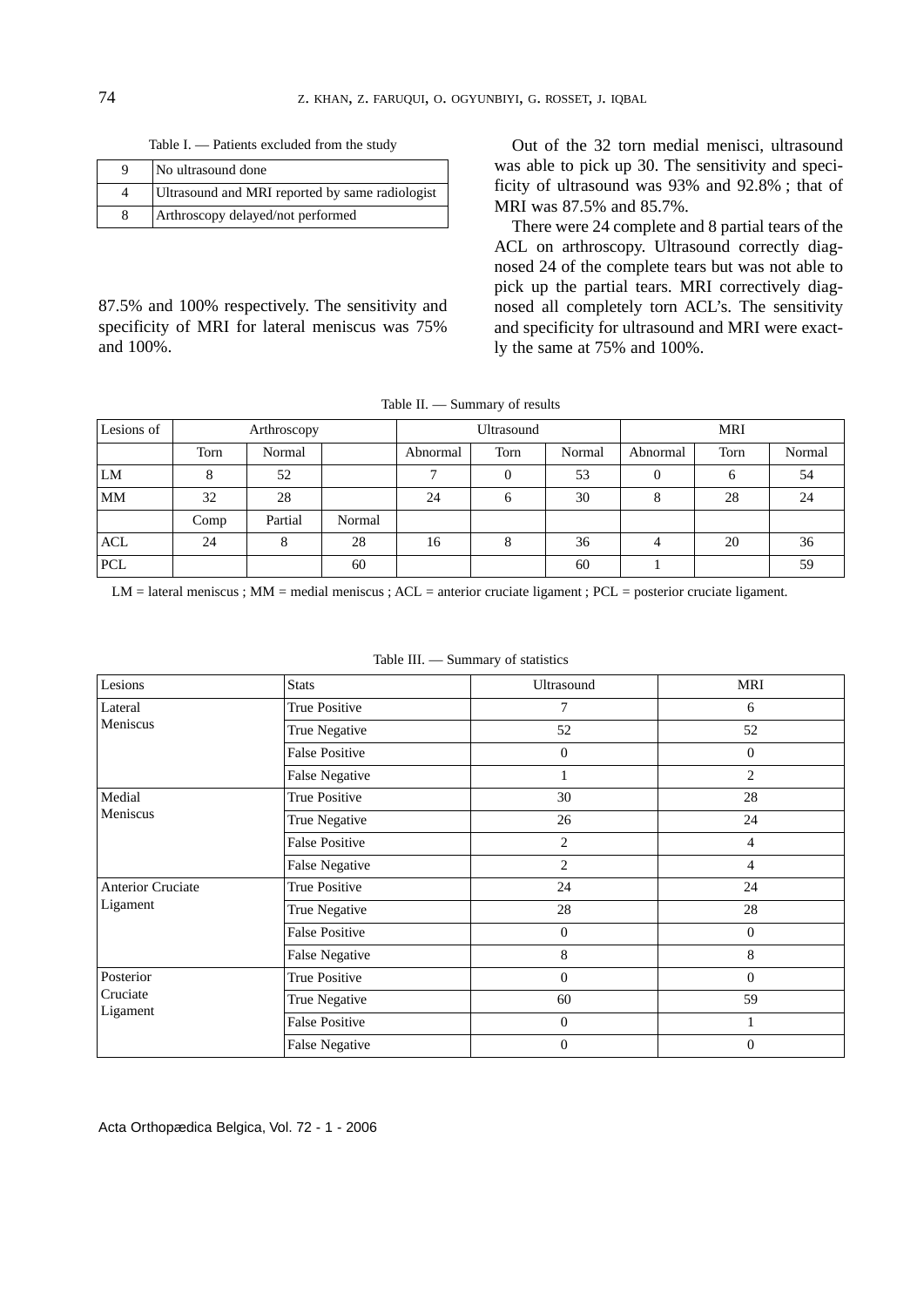| Structure<br>Assessed | Sensitivity    |            | Specificity    |            | Accuracy       |            | Positive<br>Predictive<br>value |       | Negative<br>Predictive<br>value |            |
|-----------------------|----------------|------------|----------------|------------|----------------|------------|---------------------------------|-------|---------------------------------|------------|
|                       | Ultra<br>Sound | <b>MRI</b> | Ultra<br>Sound | <b>MRI</b> | Ultra<br>Sound | <b>MRI</b> | Ultra<br>Sound                  | MRI   | Ultra<br>Sound                  | <b>MRI</b> |
| LM                    | 87.5%          | 75%        | 100%           | 100%       | 98.3%          | 96.6%      | 100%                            | 100%  | 98.1%                           | 96.6%      |
| <b>MM</b>             | 93%            | 87.5%      | 92.8%          | 85.7%      | 93.3%          | 86.6%      | 93.7%                           | 87.5% | 92.8%                           | 85.7%      |
| <b>ACL</b>            | 75%            | 75%        | 100%           | 100%       | 86.6%          | 86.6%      | 100%                            | 100%  | 77.7%                           | 77.7%      |
| <b>PCL</b>            | N/L            | N/L        | N/L            | N/L        | 100%           | 98%        | N/L                             | N/L   | N/L                             | N/L        |

Table IV. — Arthroscopy versus Ultrasound and MRI

LM = lateral meniscus ; MM = medial meniscus ; ACL = anterior cruciate ligament ; PCL = posterior cruciate ligament ; N/L = no lesions.

There were no PCL lesions in the series, although one PCL looked abnormal on MRI.

#### **DISCUSSION**

Ultrasound diagnosis of orthopaedic/trauma conditions have gathered pace in recent years. It has become popular because it is safe, quick, inexpensive and fairly reliable (*1, <sup>8</sup>*). Ultrasound diagnosis of IDK has been tried in various studies with variable results. Most of these studies compare ultrasound with arthroscopy or arthrography (*4, 9, 11, 13, 14*).

Some of the cadaver and clinical studies on the diagnostic efficiency of ultrasound in IDK report high yield rates with sensitivity for menisci ranging from 76% to 100% and specificity from 50% to 97% (*4, 8, 9, 12-14*).

In other studies the sensitivity for menisci was as low as 30% to 40% (*8, <sup>11</sup>*). To our knowledge there is no study in the literature, comparing ultrasound findings to those of MRI in IDK. There is also scarce literature on the diagnosis of cruciate ligaments by ultrasound in IDK (*10*).

The use of 7.5 MHz probe for the visualisation of the menisci is well established and our experience was the same (*2*).

In our study the sensitivity and specificity for the lateral meniscus was 87.5% and 100% respectively. The sensitivity and specificity for the medial meniscus was 93% and 92.8% respectively. The number of lateral menisci was very low and there-

fore the results should be interpreted with caution. However, the number of medial menisci was sig nificant ; both showed a high sensitivity and speci ficity. We also had good sensitivity and specificity for the ACL but did not have any PCL injuries in the series. All structures, i.e. medial meniscus, lateral

meniscus, ACL and PCL were visualised clearly in all knees. Although there were no PCL injuries, the PCL was clearly visualised with ultrasound, where as its visualisation can be a problem on MRI.

As it is shown from our results, the ultrasound findings in IDK compare well with both arthroscopy and MRI. In some cases, as for exam ple the PCL, we think it was even more helpful than MRI. Ultrasound is not widely used as a diagnostic test for knee injuries, and there has to be a learning curve for its routine use (*3, <sup>15</sup>*). Although we think this learning curve could be short, we recommend that ultrasound could be used at present as a screen ing test before an MRI is performed or where clin ical examination is difficult or unclear (*5, <sup>6</sup>*).

## **CONCLUSION**

Our study, assessing the usefulness of ultrasound in the diagnosis of IDK and comparing the results with MRI, is, to our knowledge, the first study of its kind.

The sensitivity and specificity of ultrasound for IDK are high and compare well with those of MRI and arthroscopy.